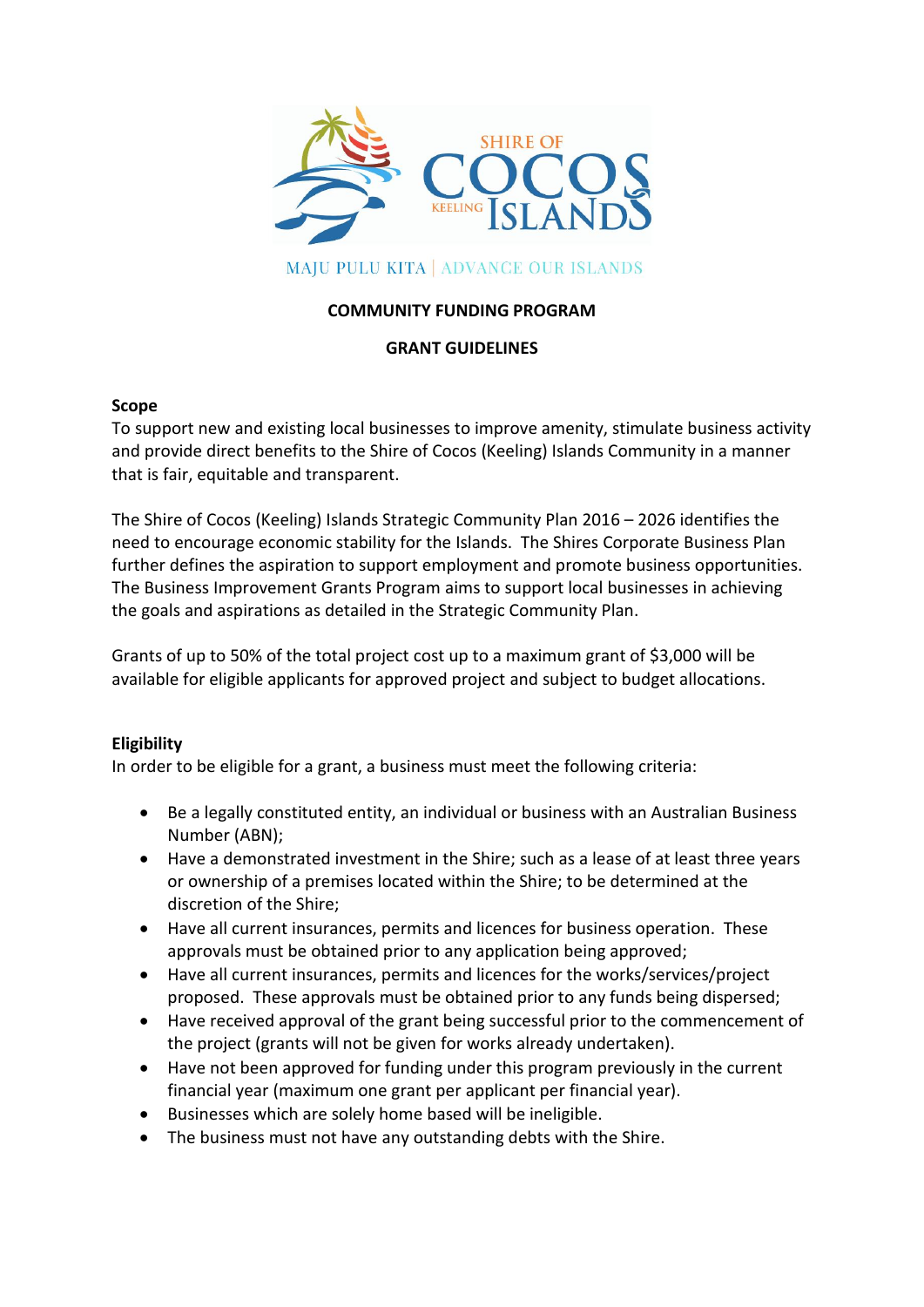## **Types of Projects Supported**

- Projects that improve amenity, stimulate business activity, and provide direct benefits to the Shire of Cocos (Keeling) Islands Community such as (but not limited to):
	- o Signage (Council approved)
	- o Specialised equipment that increases services not currently available
	- o Formal training

Grants will **NOT** be considered if:

- \* The applicant organisation is another tier of government or if the grant would directly benefit another tier of government;
- The applicant organisation is funded by other tiers of government, or if the grant would directly benefit an organisation funded by another tier of government;
- The applicant organisation has an outstanding grant that has not been acquitted properly.
- \* The application is for a program or event that has already been delivered (e.g. retrospective funding)

## **Ineligible Expenditure**

The following expenditure will not be supported under the program:

- Business operating costs (ie. wages, stock, marketing, etc)
- Consumables
- Non-specialised, relocatable equipment

#### **Assessment**

Applicants must demonstrate their proposed project meets at least one of the following criteria:

- Job creation/retention
- Improved amenity
- Increased customer experience
- Community benefit
- Diversification from existing offerings

Applications will be assessed by the Community Development Coordinator with final approval by the Chief executive Officer subject to budget limitations.

#### **Purpose of the Funds**

Funds are allocated only for the purposes of the project as described in the application, and must not be used for any other purpose, or transferred or assigned to any other party, without prior written approval by the Shire.

#### **Application Assessment**

Applications will be assessed for compliance by the CDC. Non-compliant applications will be marked as such.

The CEO will make payments under delegated authority upon receipt of the completed acquittal.